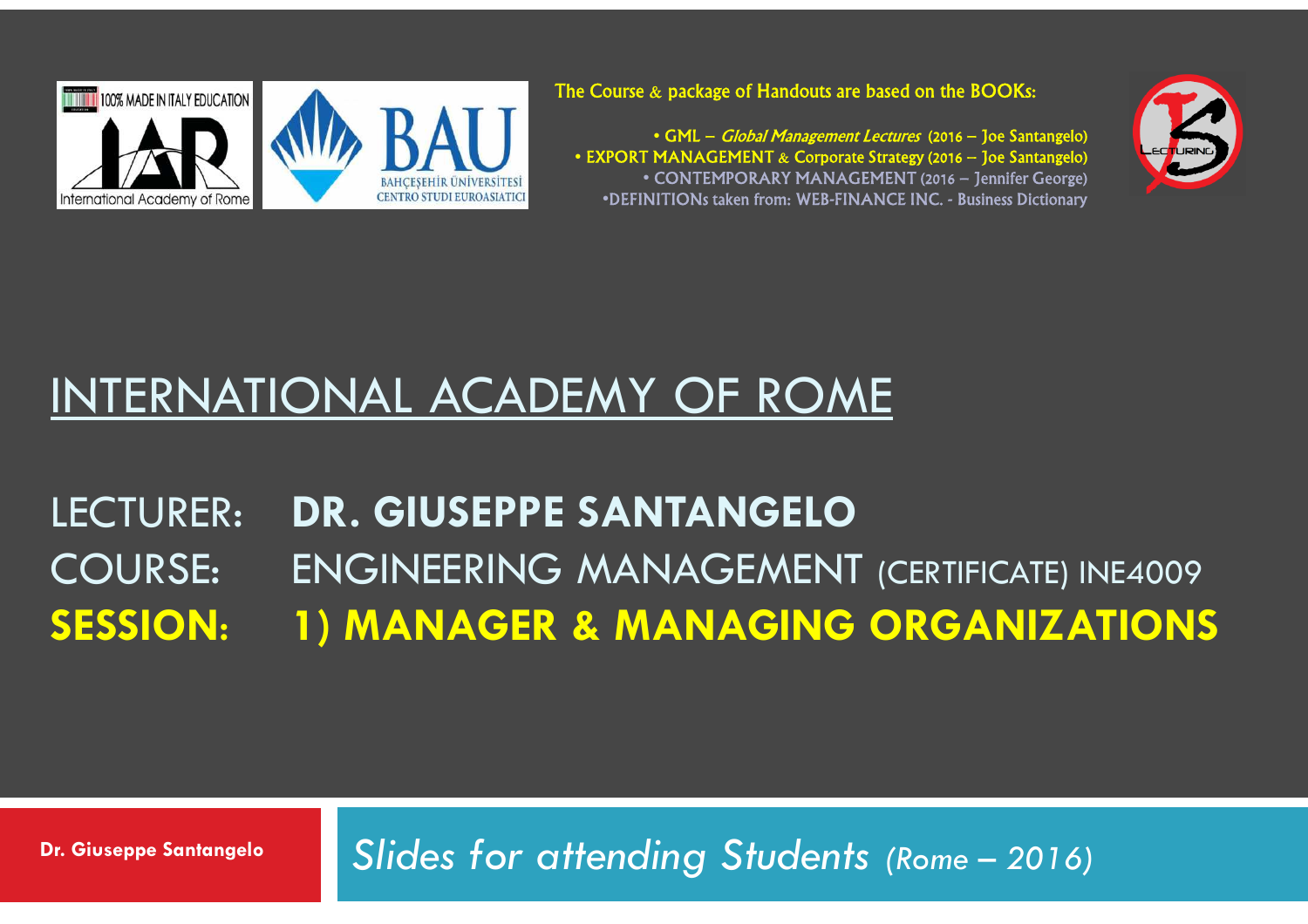### Introduction

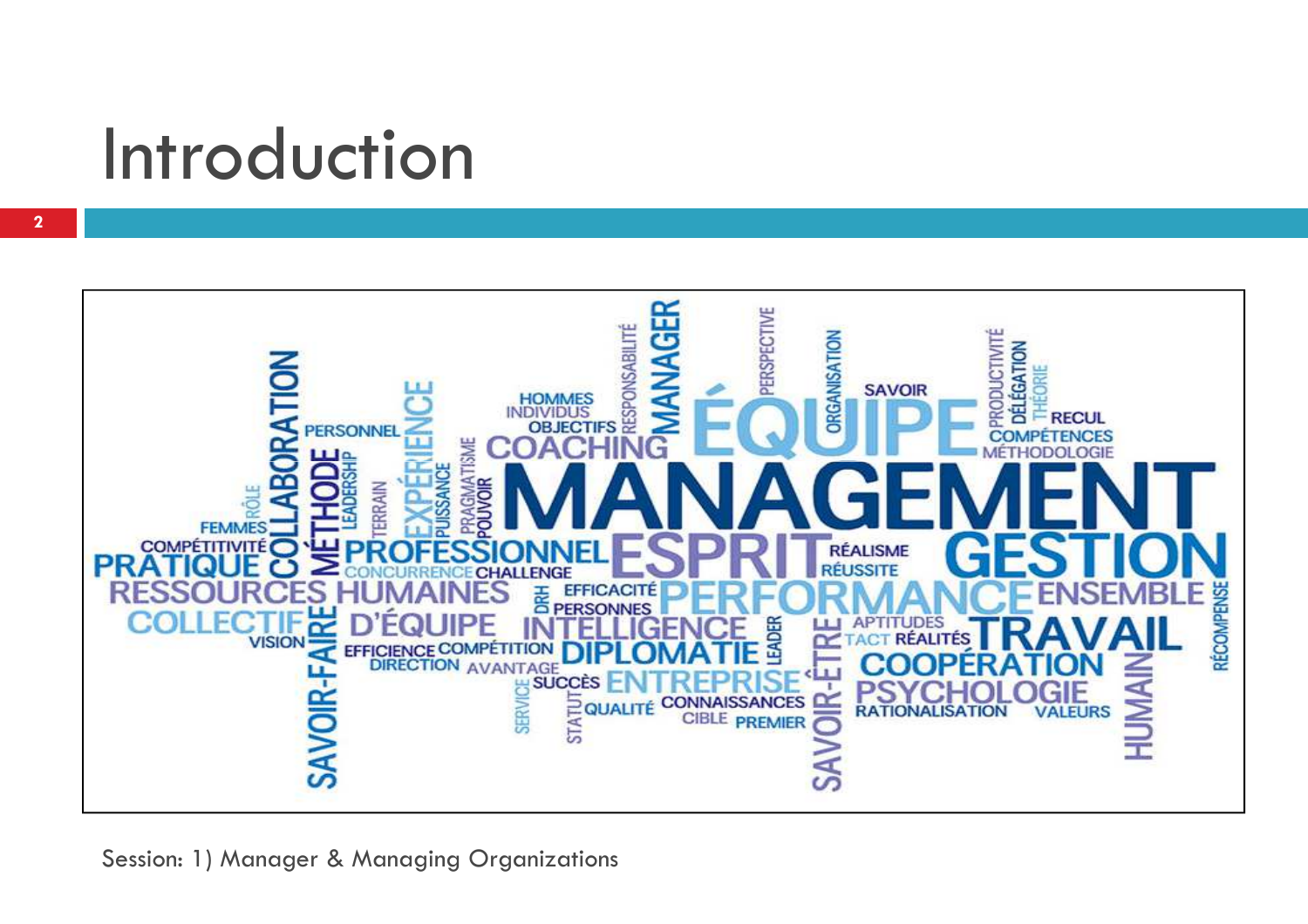## PRELIMINARY DEFINITIONs (1/2)

### **COMPANY:**

### *Economic Definition*

**<sup>A</sup> voluntary association formed and organized to carry on <sup>a</sup> business.**

**Types of companies include sole proprietorship, partnership, limited liability, corporation, and public limited company.**

### *Juridical Definition*

**WITH the CONTRACT of (in)CORPORATION (***AoA***), two or more SHAREHOLDERs share TANGIBLE/UNTANGIBLE ASSETs for leading an ECONOMIC ENTREPRENEURSHIP, finalized to PROFIT.**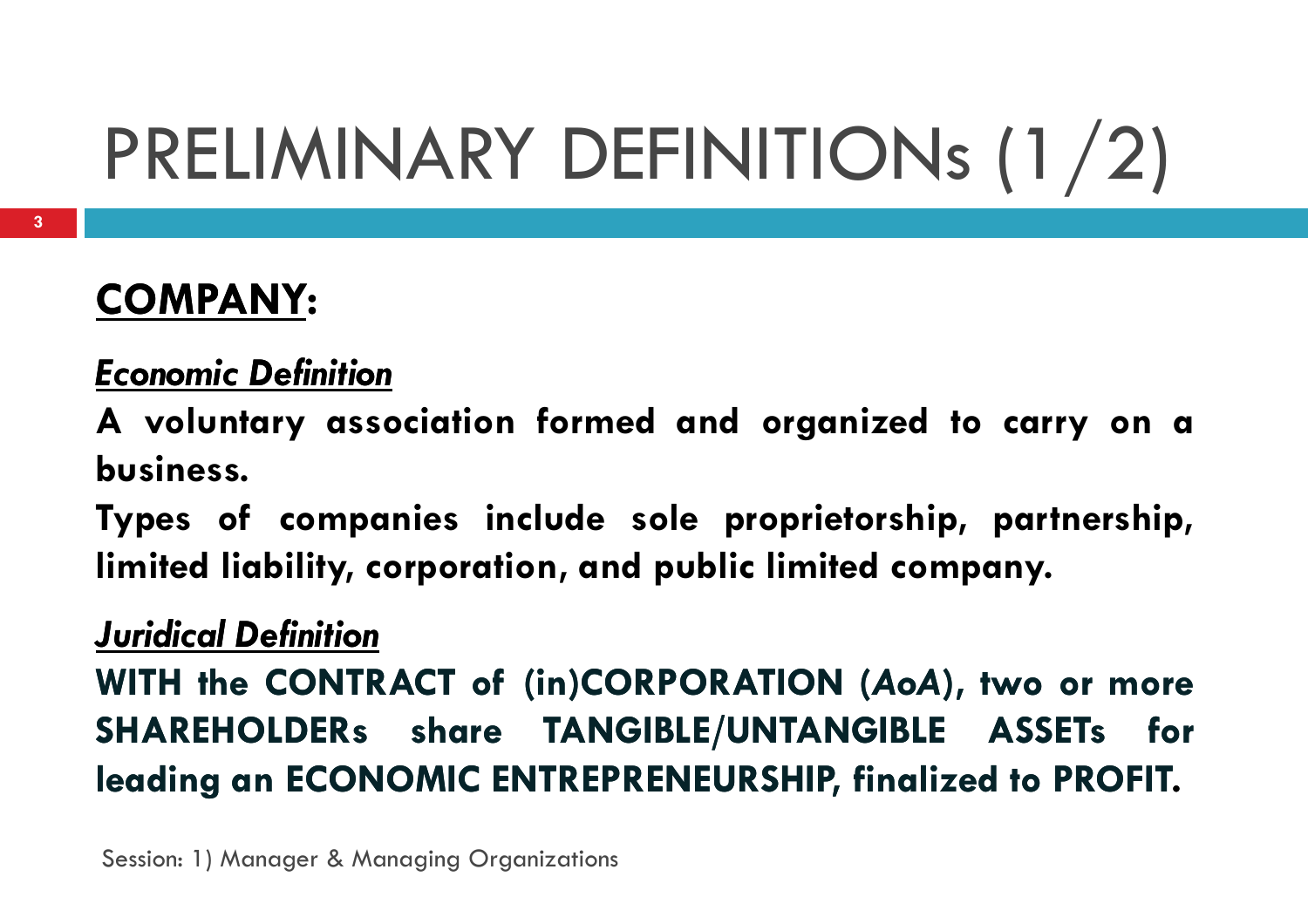## PRELIMINARY DEFINITIONs (2/2)

| #                | <b>CONTENT</b>          | <b>AREA</b>                             |
|------------------|-------------------------|-----------------------------------------|
|                  | <b>CONTRACT</b>         | <b>GIURIDICAL</b>                       |
| $\mathbf 2$      | <b>SHAREHOLDERS</b>     | PSYCHOLOGICAL/BEHAVIOURAL               |
| $\overline{3}$   | <b>MONEY-HR-ASSETs</b>  | <b>FINANCIAL/HR</b>                     |
| $\boldsymbol{4}$ | <b>MANAGEMENT</b>       | <b>STRATEGY/MANAGEMENT</b>              |
| 5                | <b>ENTREPRENEURSHIP</b> | <b>ENGINEERING/TECHNICAL/COMMERCIAL</b> |
| 6                | <b>PROFIT</b>           | <b>COMMERCIAL</b>                       |
|                  |                         |                                         |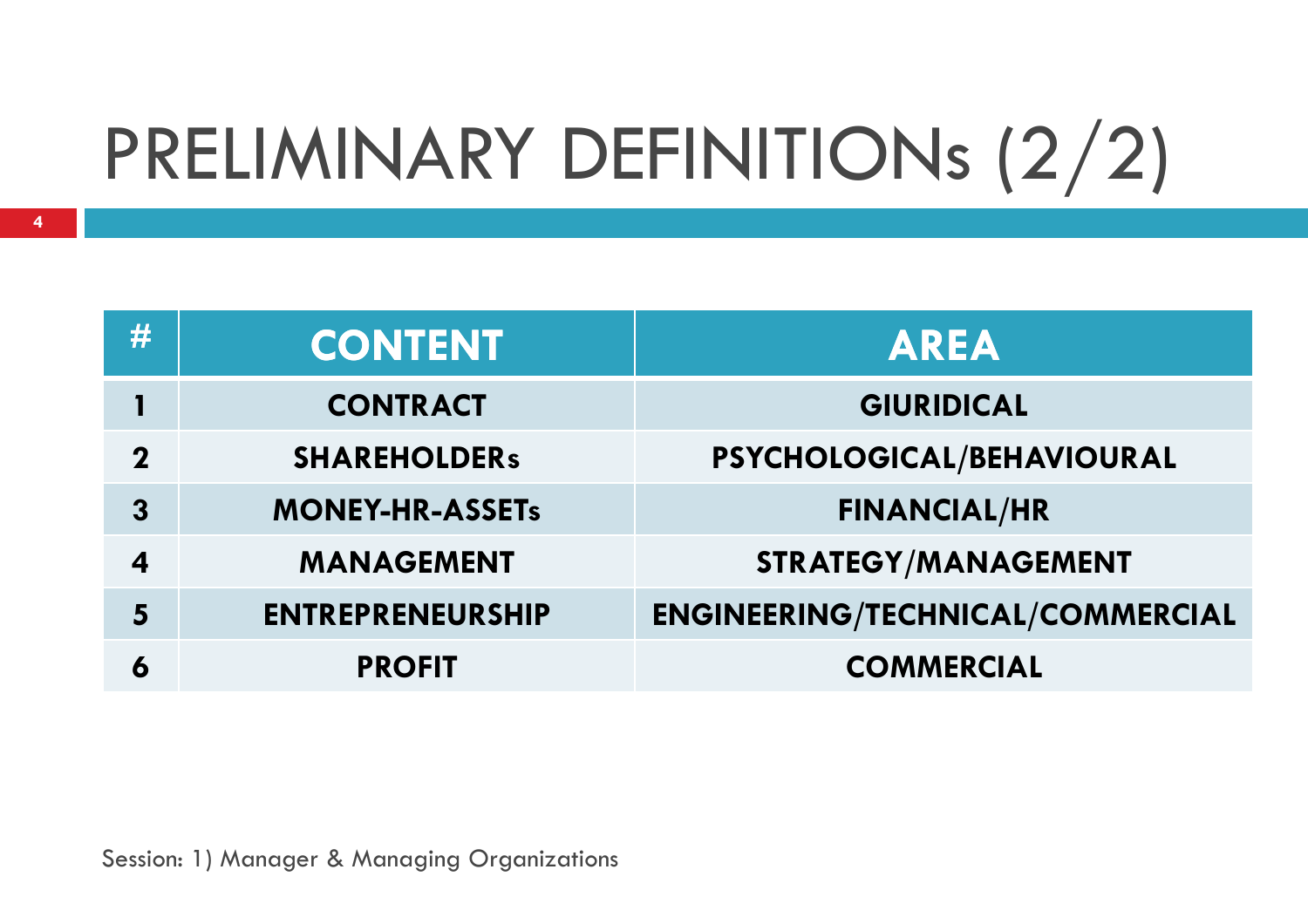# $MANAGEMENT \leftrightarrow \text{LEADERSHIP}$

| 9 Differences Between Managers and Leaders - by Mark Sanborn |    |                                                         |  |  |
|--------------------------------------------------------------|----|---------------------------------------------------------|--|--|
| $1$ Managers have employees.                                 |    | Leaders <b>Win</b> followers. 1                         |  |  |
| 2 Managers react to change.                                  |    | Leaders <b>Create</b> change. 2                         |  |  |
| 3 Managers have good ideas.                                  | ш  | Leaders implement them. 3                               |  |  |
| 4 Managers communicate.                                      | ┙  | Leaders persuade. 4                                     |  |  |
| 5 Managers direct groups.                                    |    | Leaders <b>create</b> teams. 5                          |  |  |
| $6$ Managers try to be heroes.                               | Œ. | Leaders <b>make heroes</b> of everyone around them. $6$ |  |  |
| 7 Managers take credit.                                      | 3  | Leaders take responsibility.  7                         |  |  |
| <i>s</i> Managers are focused.                               |    | Leaders <b>Create</b> shared focus. 8                   |  |  |
| a Managers exercise power over people.                       |    | Leaders <b>develop</b> power with people. 9             |  |  |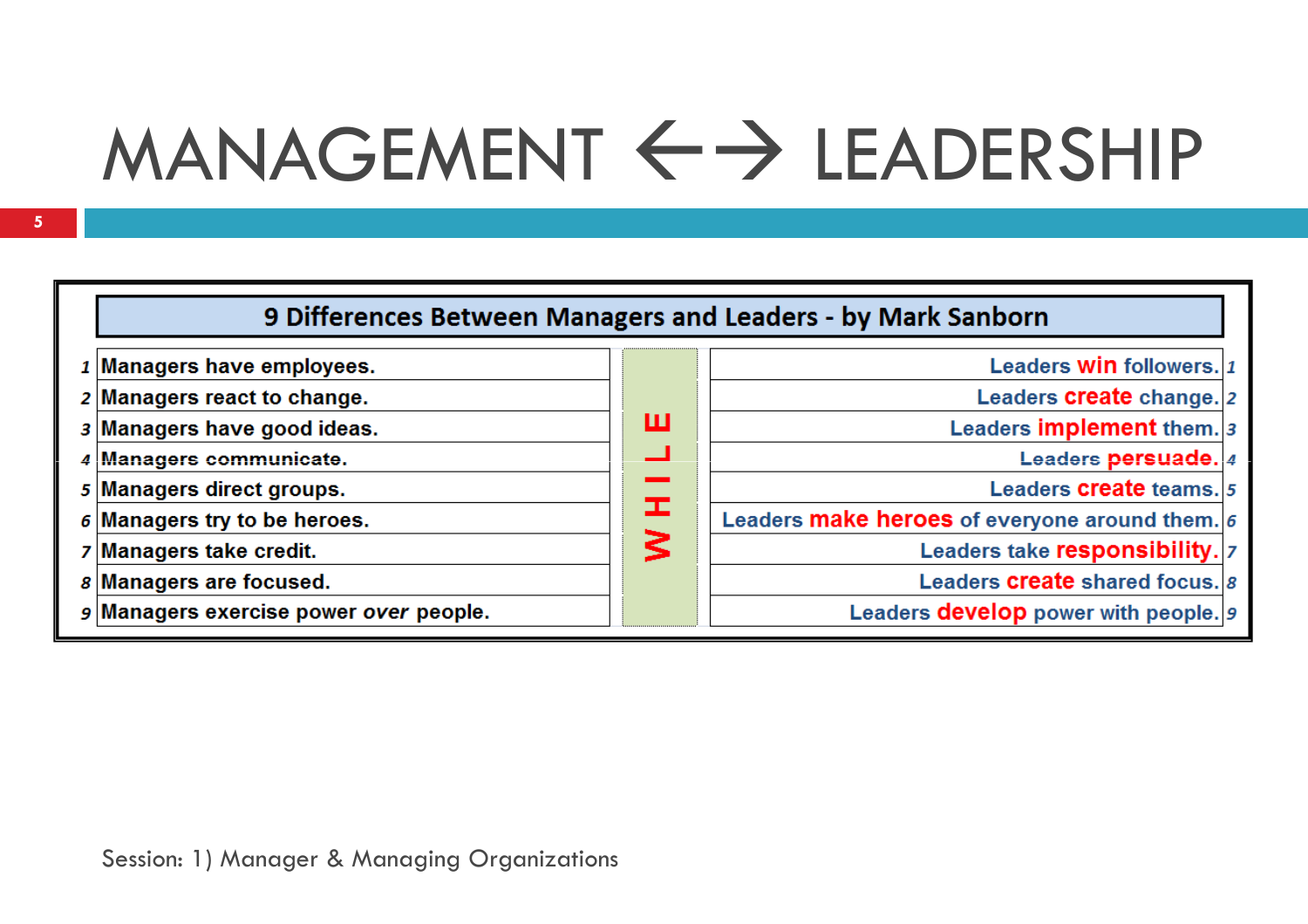## DEFINITIONs (1/3)

### **LEADER:**

A person who holds a dominant or superior position within its field, and is able to exercise a high degree of control or influence, over others.

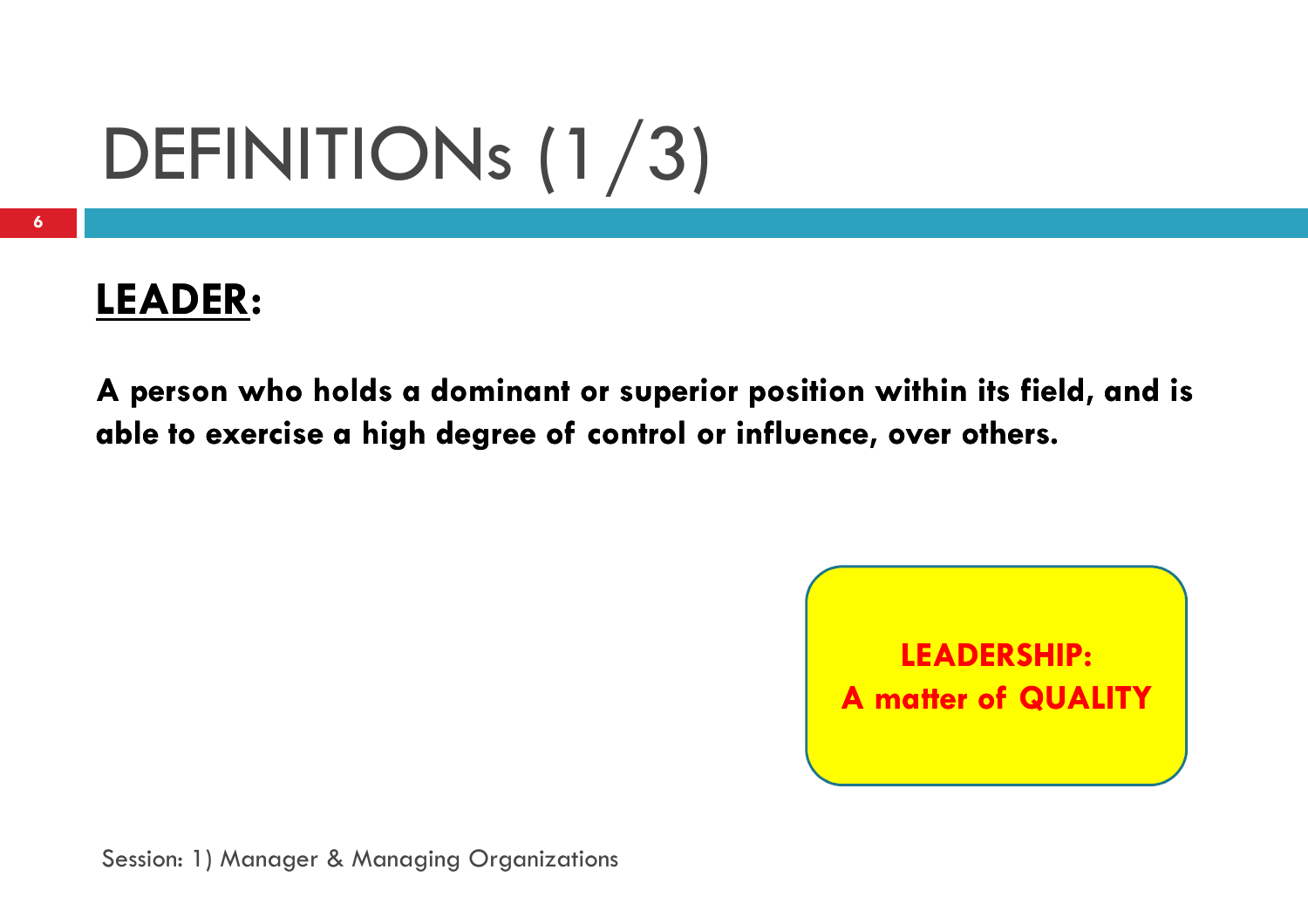## DEFINITIONs (2/3)

### **MANAGER:**

An individual who is in charge of a specific group of tasks, or a certain **subset of <sup>a</sup> company company.**

**A manager often has <sup>a</sup> staff of people who repor<sup>t</sup> to him or her.**

*MANUS-AGERE → to HANDLE → MANAGEMENT*<br>(Ancient Latin) *(Ancient Latin)*

→ <u>MANAGEMENT ← → RESOURCEs</u>

**MANAGEMENT:A matter of QUANTITY & TECHNICALITIEs**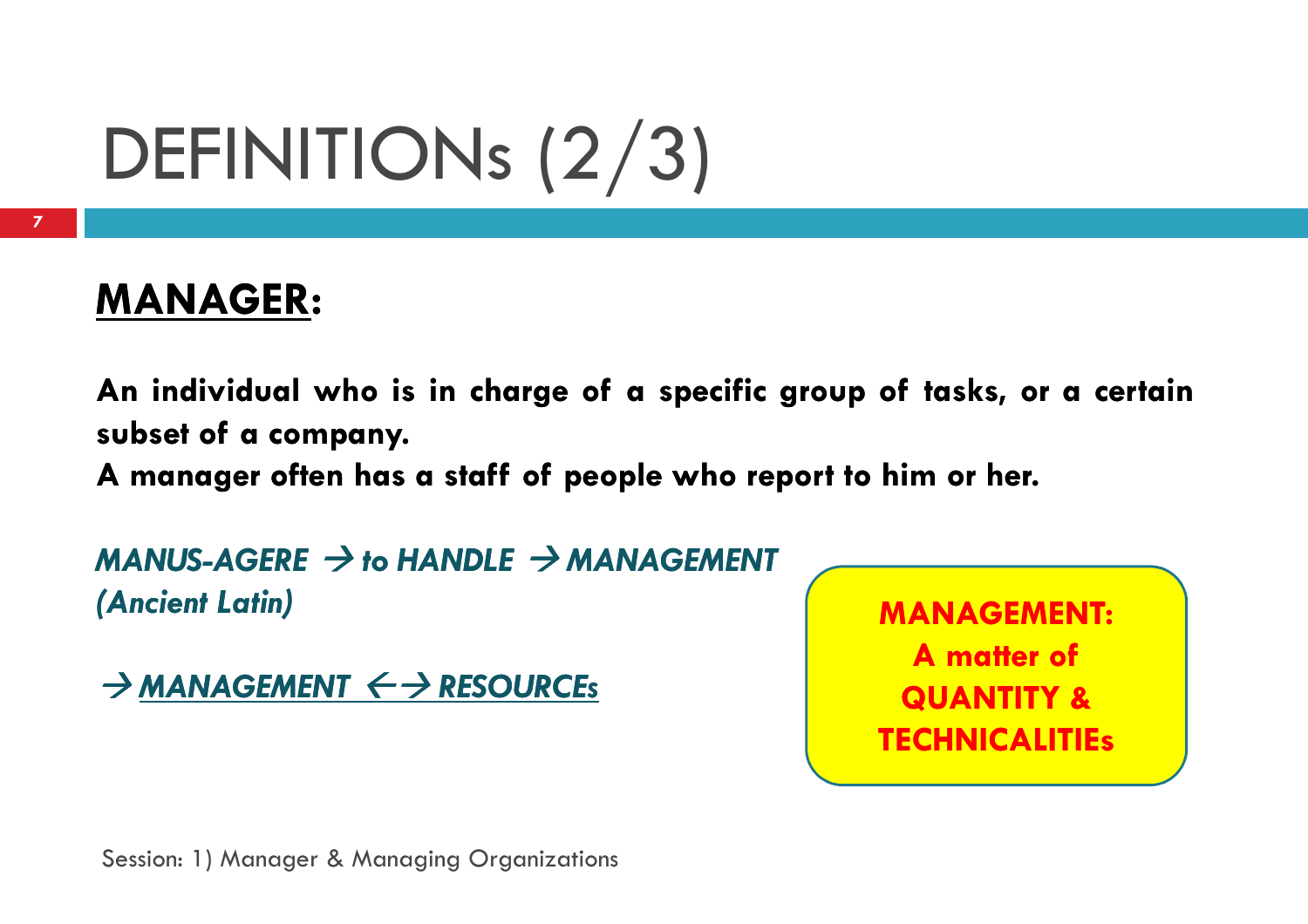## DEFINITIONs (3/3)

### **BASICs: main Roles & Tasks of a Manager**

Management operates through five basic functions: planning, organizing, coordinating, commanding, and controlling.

- **Planning**: Deciding what needs to happen in the future and generatingplans for action (deciding in advance **> DMP**).<br>• Creanizing MULI
- **Organizing**: Making sure the human and nonhuman resources are put into place.
- **Coordinating** (or staffing): Creating a structure through which an organization's goal can be accomplished.
- **Commanding** (or leading): Determining what must be done in a situation and getting people to do it.
- **Controlling**: Checking progress against plans.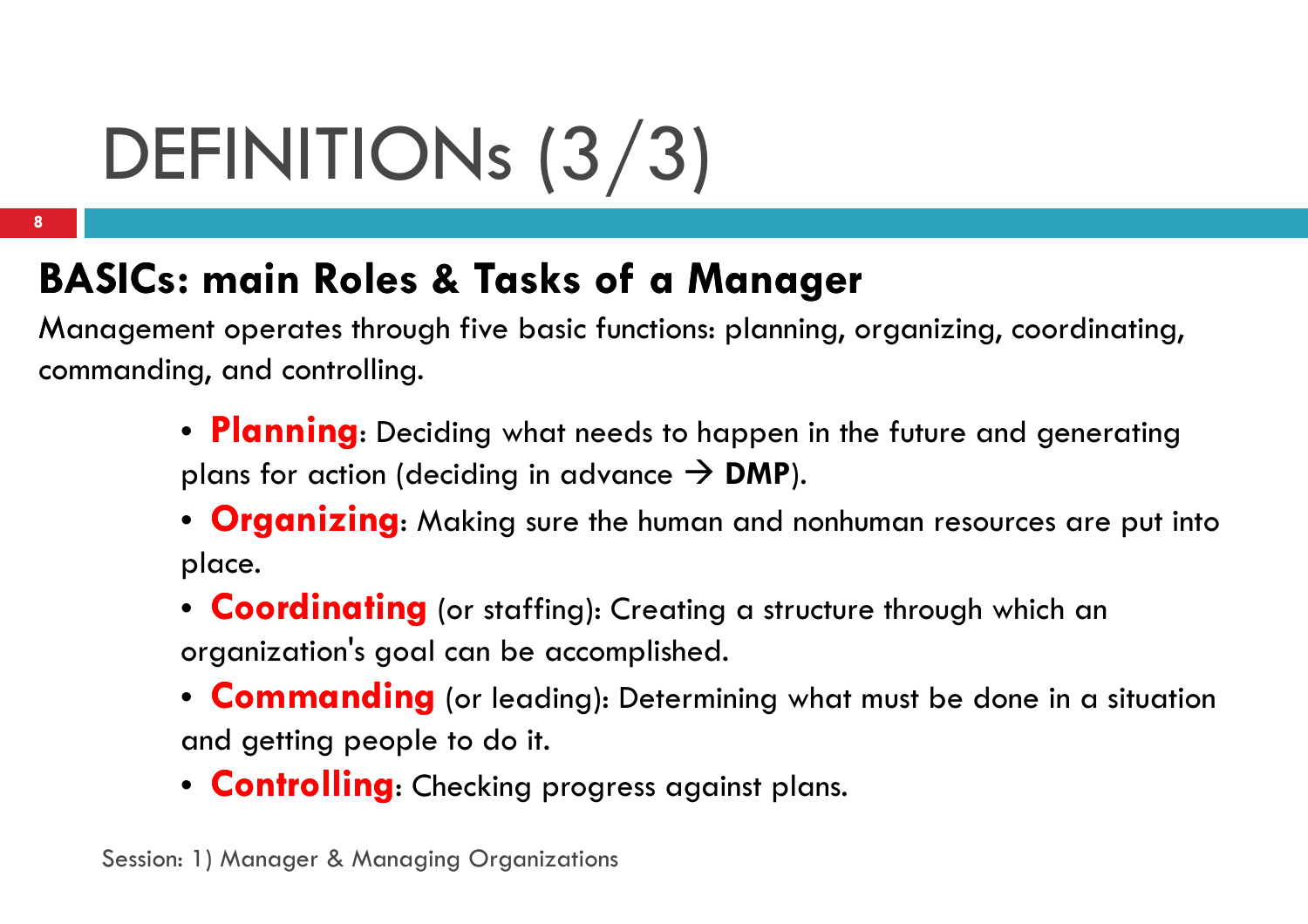### DEFINITIONs: EFC≠ECN

### **EFFICIENCY:**

The comparison of what is actually produced or performed with what can be achieved with the same consumption of resources

### **EFFECTIVENESS:**

The degree to which objectives are achieved and the extent to which targeted problems are solved.

### - **Effectiveness DOES NOT NEED any reference to COSTs – RESOURCEs – MONEY – TIME – INVESTMENT – ROI/ROE/ROA**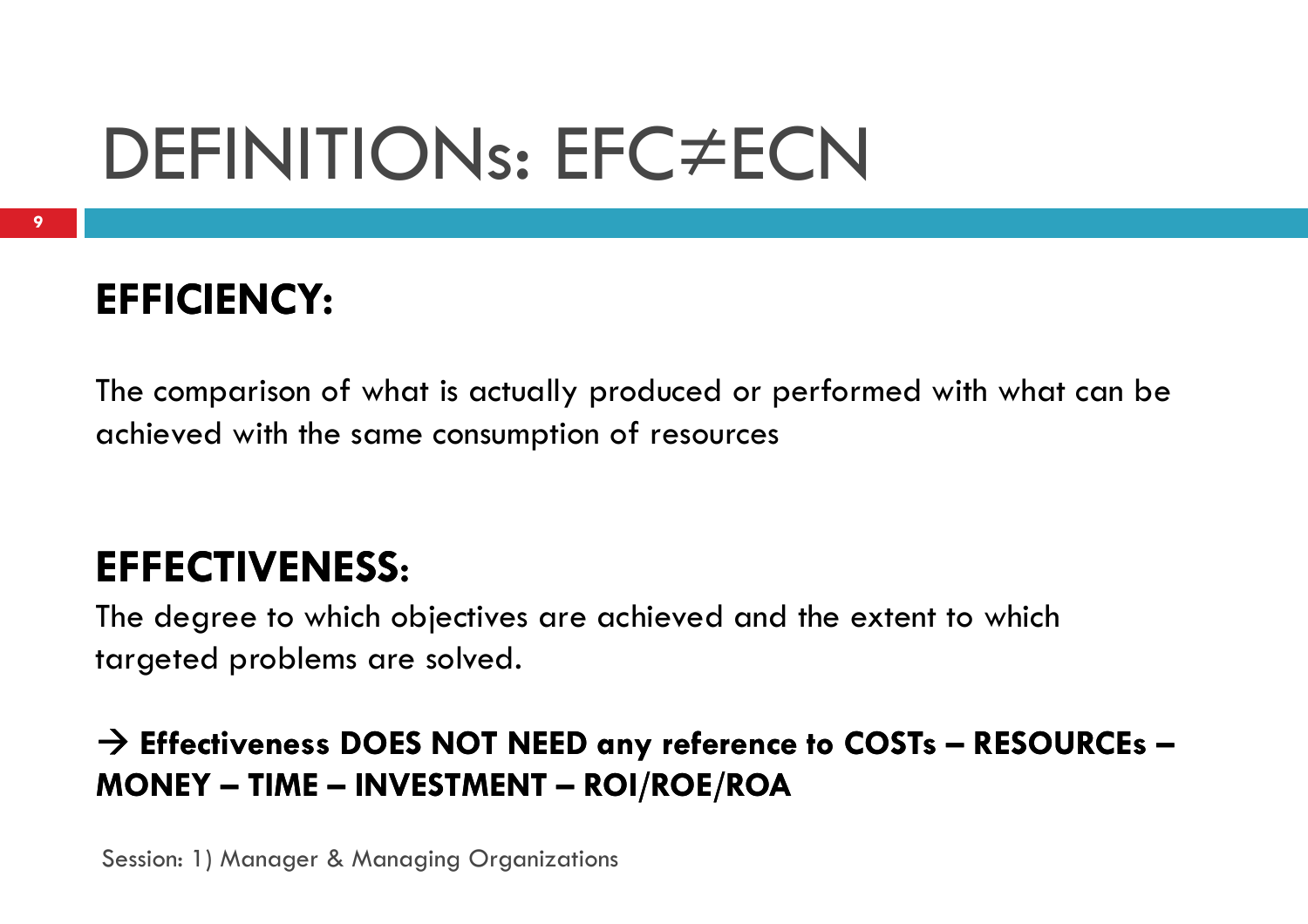## PERFORMANCE – *EFC*-*EFN*

|              |             |                                                                                                                                                                                                                      | <b>EFFICIENCY</b>                                                                                                                                                                                               |     |
|--------------|-------------|----------------------------------------------------------------------------------------------------------------------------------------------------------------------------------------------------------------------|-----------------------------------------------------------------------------------------------------------------------------------------------------------------------------------------------------------------|-----|
|              |             | <b>LOW</b>                                                                                                                                                                                                           | <b>HIGH</b>                                                                                                                                                                                                     |     |
|              |             | Low efficiency/<br>high effectiveness                                                                                                                                                                                | High efficiency/<br>high effectiveness                                                                                                                                                                          | 1 ) |
| <b>S</b>     | <b>HIGH</b> | Manager chooses the right<br>goals to pursue, but does a<br>poor job of using resources to<br>achieve these goals.<br><b>Result: A product that</b><br>customers want, but that is too<br>expensive for them to buy. | <b>Manager chooses the right</b><br>goals to pursue and makes<br>good use of resources to<br>achieve these goals.<br><b>Result: A product that</b><br>customers want at a quality<br>and price they can afford. | 2)  |
| EFFECTIVENES |             | Low efficiency/<br>low effectiveness                                                                                                                                                                                 | High efficiency/<br>low effectiveness                                                                                                                                                                           | 3)  |
|              | <b>LOW</b>  | <b>Manager chooses wrong goals</b><br>to pursue and makes poor use<br>of resources.<br><b>Result: A low-quality product</b><br>that customers do not want.                                                           | <b>Manager chooses</b><br>inappropriate goals, but makes<br>good use of resources to<br>pursue these goals.<br><b>Result: A high-quality product</b><br>that customers do not want.                             |     |
|              |             |                                                                                                                                                                                                                      |                                                                                                                                                                                                                 |     |

Session: 1) Manager & Managing Organizations

### **FEATUREs:**

- **1) INNOVATORs**
- **2) HUMPTY-DUMPTY**
- **3) BUGGY-WHIP**

### **4) LUDDIEs**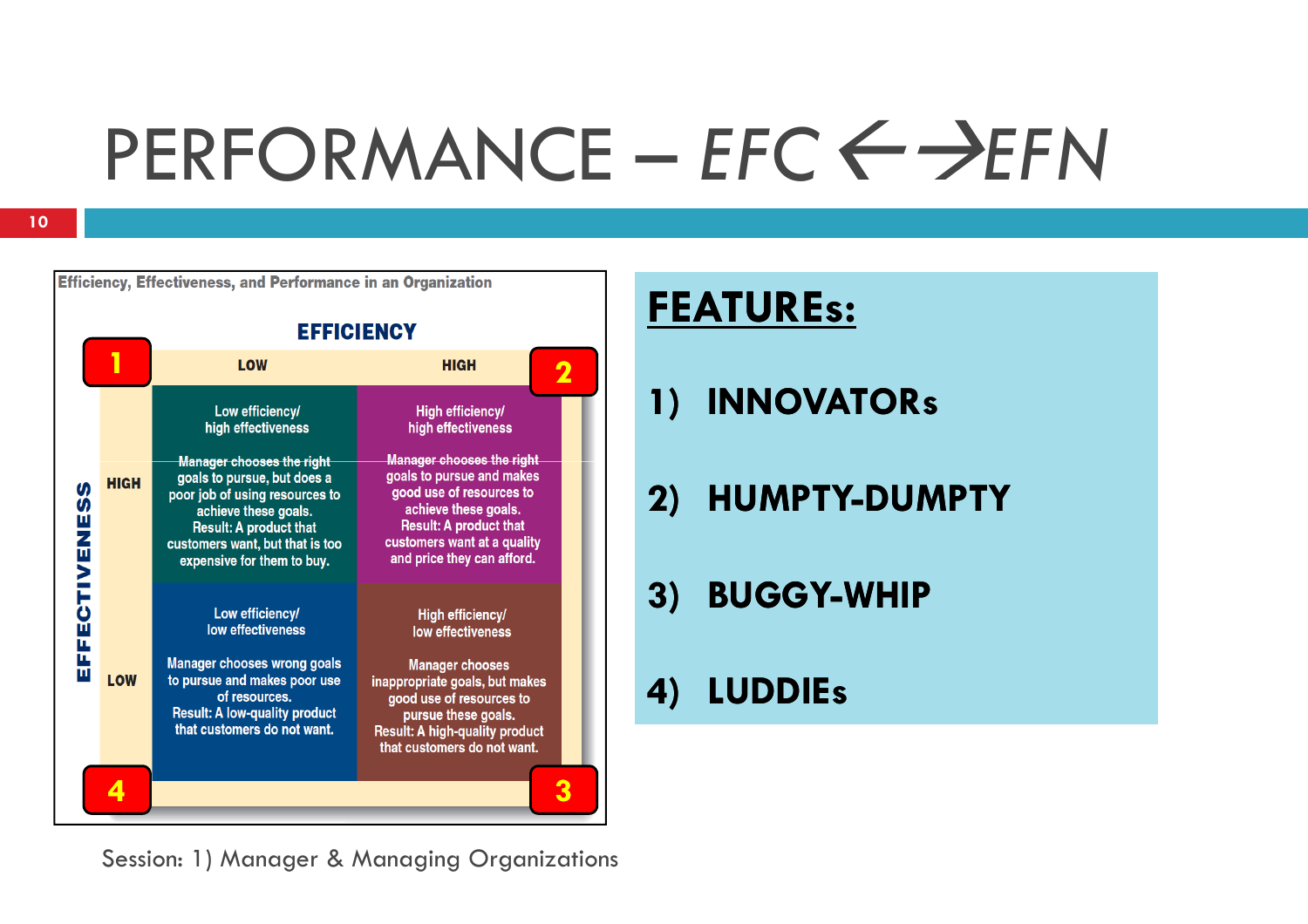## Main 4 TASKs of a MANAGER

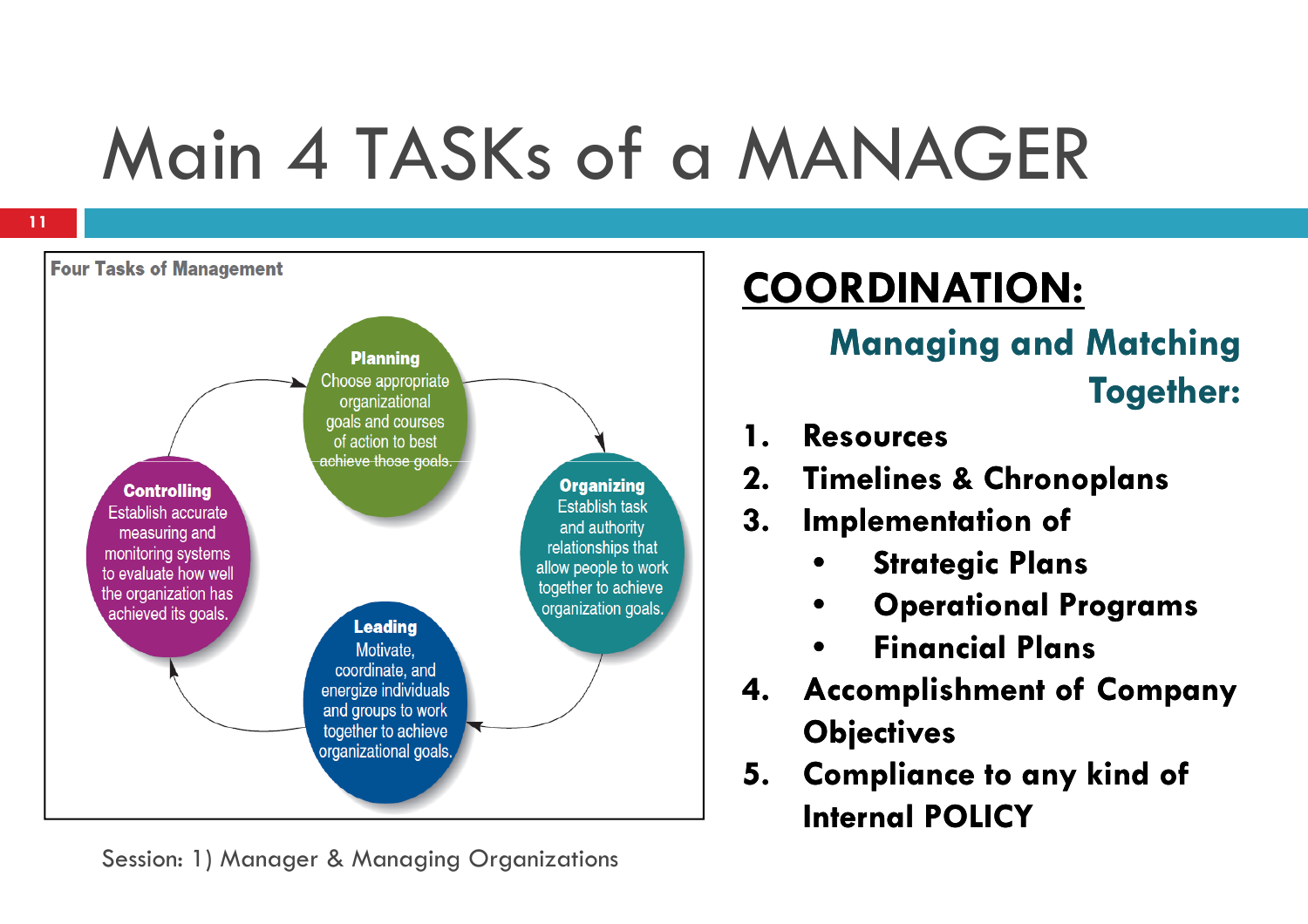## Mintzberg Taxonomy (1/2)

| <b>Managerial Roles Identified by Mintzberg</b> |                        |                                                                                                                                                                                                                                                                | <b>MATCHEs</b>                          |
|-------------------------------------------------|------------------------|----------------------------------------------------------------------------------------------------------------------------------------------------------------------------------------------------------------------------------------------------------------|-----------------------------------------|
| <b>Type of Role</b>                             | <b>Specific Role</b>   | <b>Examples of Role Activities</b>                                                                                                                                                                                                                             |                                         |
| Decisional                                      | Entrepreneur           | Commit organizational resources to develop innova-<br>tive goods and services; decide to expand internation-<br>ally to obtain new customers for the organization's<br>products.                                                                               | <b>EXPORT MANAGEMENT - PROACTION</b>    |
|                                                 | Disturbance<br>handler | Move quickly to take corrective action to deal with<br>unexpected problems facing the organization from the<br>external environment, such as a crisis like an oil spill,<br>or from the internal environment, such as producing<br>faulty goods or services.   | <b>REACTION - FIXING CURRENT ISSUEs</b> |
|                                                 | Resource<br>allocator  | Allocate organizational resources among different<br>tasks and departments of the organization; set budgets<br>and salaries of middle and first-level managers.                                                                                                | <b>CFO - HRM - Sales DIRECTOR</b>       |
|                                                 | Negotiator             | Work with suppliers, distributors, and labor unions to<br>reach agreements about the quality and price of input,<br>technical, and human resources; work with other orga-<br>nizations to establish agreements to pool resources to<br>work on joint projects. | <b>SALES DIRECTION - SALEs Activity</b> |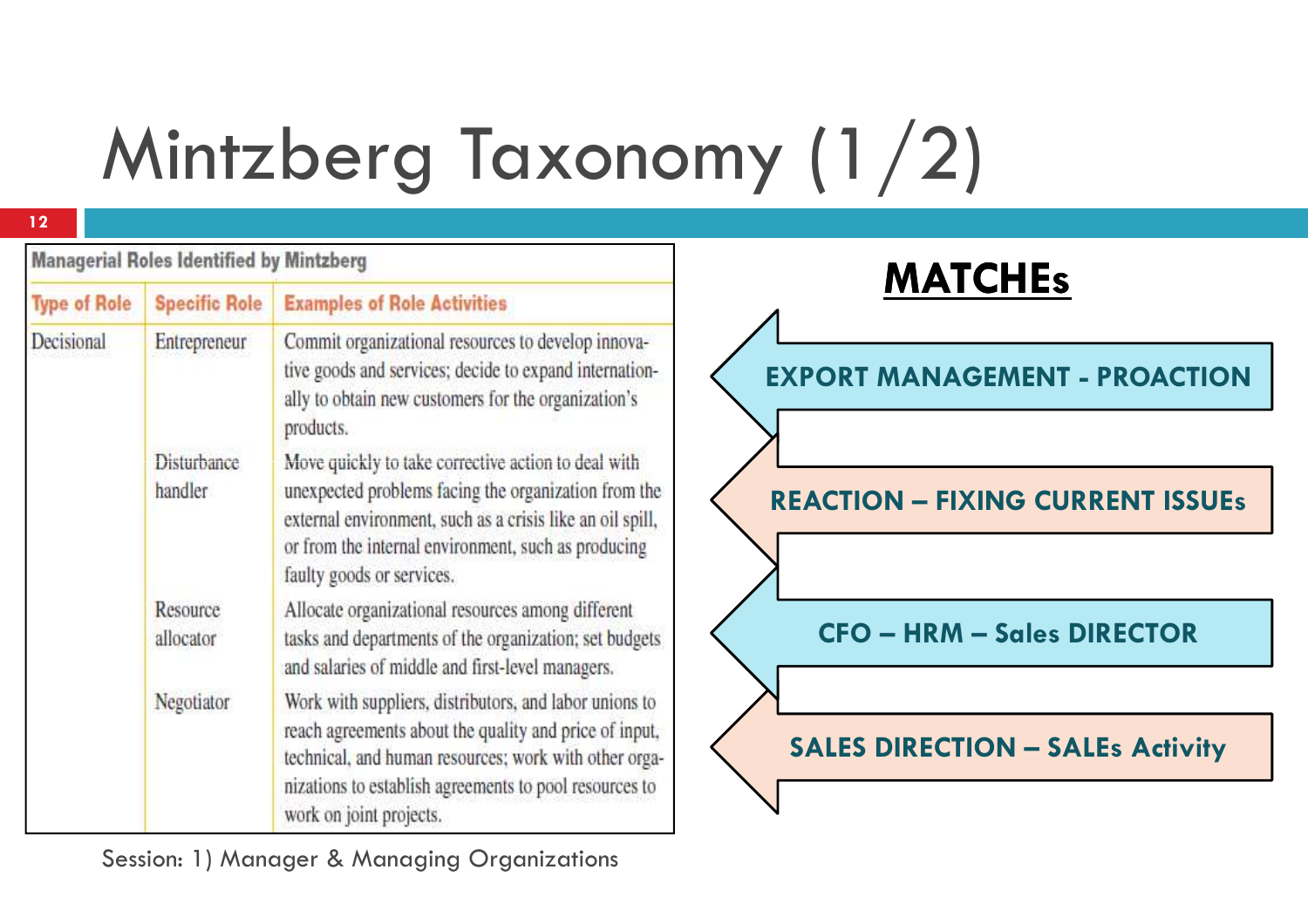|                     | <b>Managerial Roles Identified by Mintzberg</b> |                                                                                                                                                                                                                                                                                  |                                        |
|---------------------|-------------------------------------------------|----------------------------------------------------------------------------------------------------------------------------------------------------------------------------------------------------------------------------------------------------------------------------------|----------------------------------------|
| <b>Type of Role</b> | <b>Specific Role</b>                            | <b>Examples of Role Activities</b>                                                                                                                                                                                                                                               |                                        |
| Interpersonal       | Figurehead                                      | Outline future organizational goals to employees at<br>company meetings; open a new corporate headquarters<br>building; state the organization's ethical guidelines and<br>the principles of behavior employees are to follow in<br>their dealings with customers and suppliers. | <b>VISIONARY VENTURER - POLICY MKR</b> |
|                     | Leader                                          | Provide an example for employees to follow; give<br>direct commands and orders to subordinates; make<br>decisions concerning the use of human and techni-<br>cal resources; mobilize employee support for specific<br>organizational goals.                                      | <b>LEADING BY EXAMPLE</b>              |
|                     | Liaison                                         | Coordinate the work of managers in different depart-<br>ments; establish alliances between different organizations<br>to share resources to produce new goods and services.                                                                                                      | <b>INTRA COMPANY BUSINESS SALE</b>     |
| Informational       | Monitor                                         | Evaluate the performance of managers in different<br>tasks and take corrective action to improve their per-<br>formance; watch for changes occurring in the external<br>and internal environments that may affect the organi-<br>zation in the future.                           | <b>CONTROLLER</b>                      |
|                     | Disseminator                                    | Inform employees about changes taking place in the<br>external and internal environments that will affect<br>them and the organization; communicate to employees<br>the organization's vision and purpose.                                                                       | <b>WONDERING MANAGEMENT</b>            |
|                     | Spokesperson                                    | Launch a national advertising campaign to promote<br>new goods and services; give a speech to inform<br>the local community about the organization's future<br>intentions.                                                                                                       | <b>COUNTRY MANAGEMENT/SPEAKER</b>      |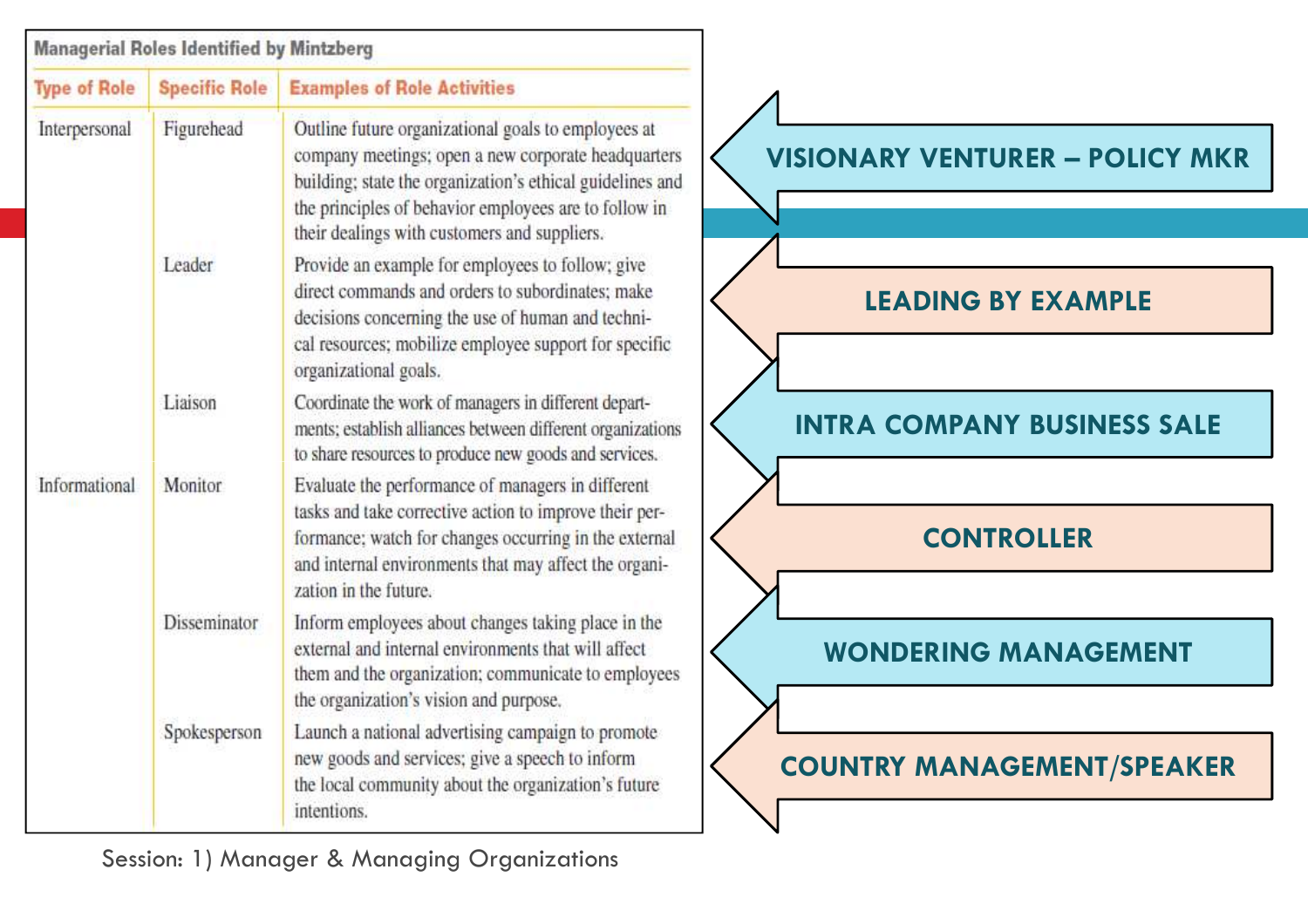## SKILLs & COMPETENCEs

#### (TOP) MANAGER's "MUST-HAVE" SKILLs and Abilities

- 1. Budget management
- 2. Personnel management
- 3. Time management
- 4. Leadership abilities
- **5. Decision making**
- **6. Communication skills**
- 7. Leading by example
- 8. Forecasting abilities
- 9. Experience and knowledge
- 10. Be a good team player



**Differences in the possible Enhancement:**

- **Education**
- **INTRINSIC Attitudes**
- **TRAINING**
- **Learning by Doing**
- **Learning on the Job**
- **THINGs as DONE**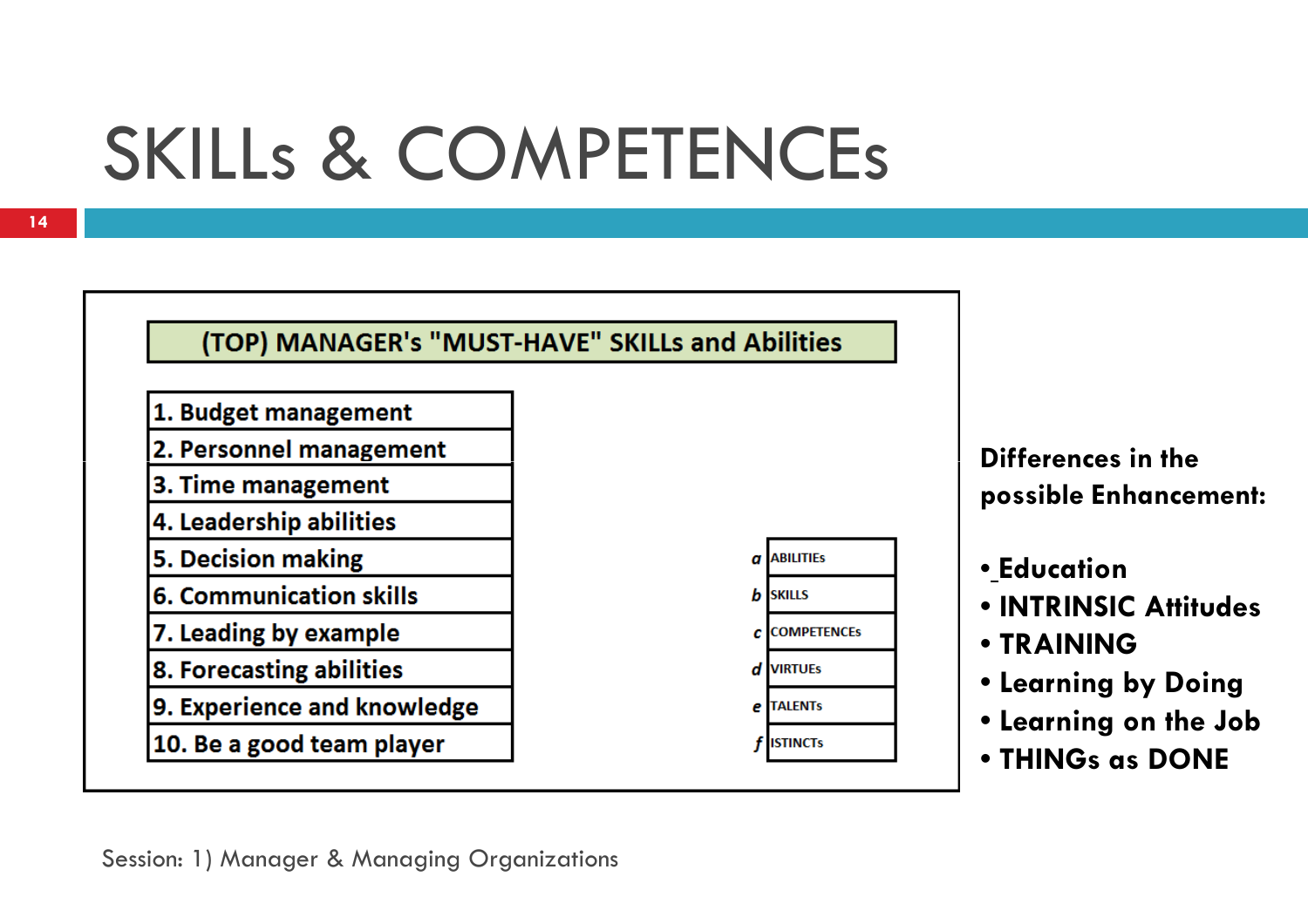## Management levels/Tresholds



### **RELATIONSHIPs:**

**FunctionalHierarchicalEconomy of Scope**

**(the philosophy descends from the Organizational Chart of the Company)**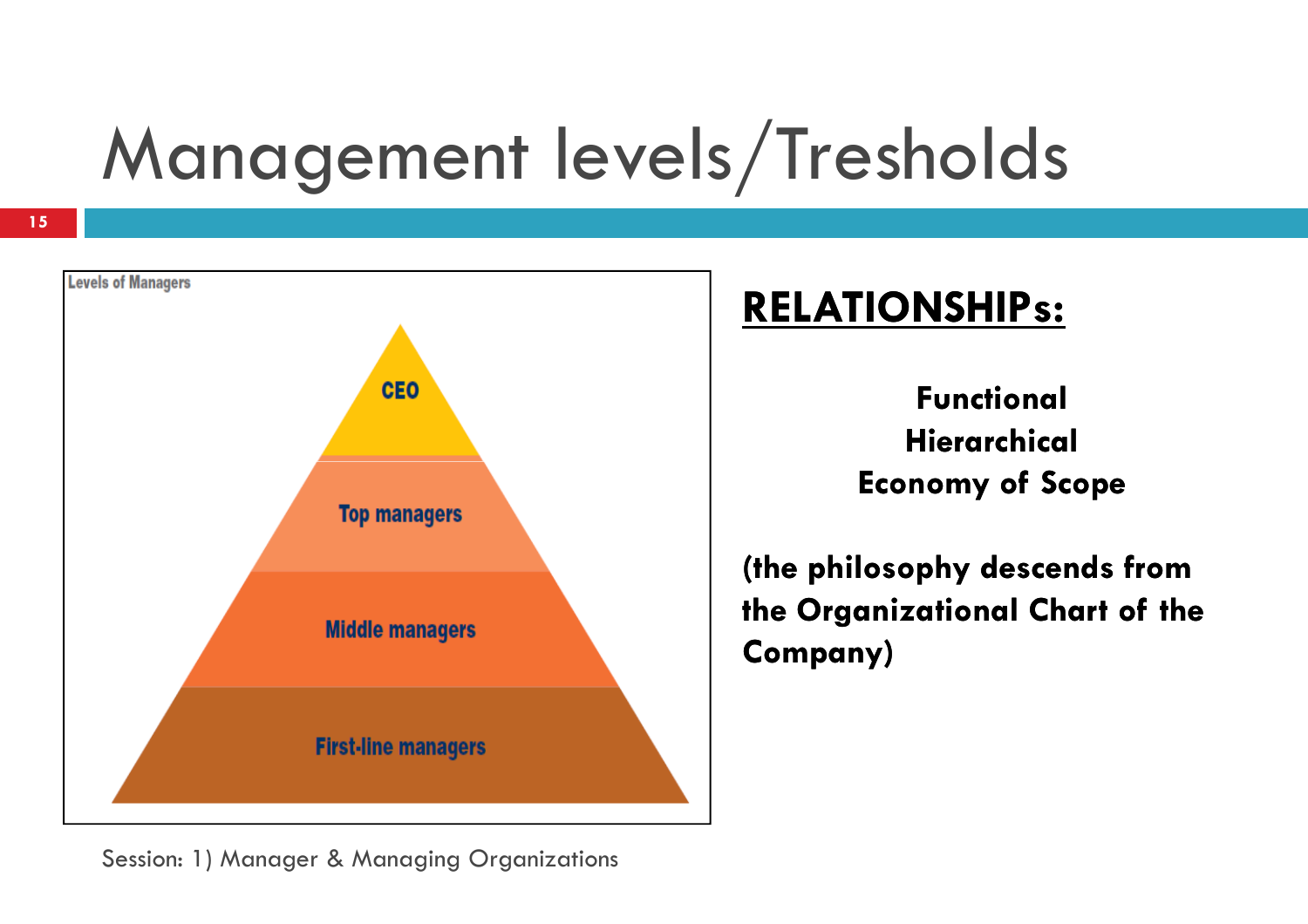## MANAGERs' Typology



### **ALLOCATION OF TIME:**

- **SAME TASKS**
- **DIFFERENT PERSPECTIVEs**
- •**CEO: GRAND STRATEGY**
- **TOPs: STRATEGY**
- **MIDDLE: TACTIQUEs**
- **PROGRAMs/Operational Planning**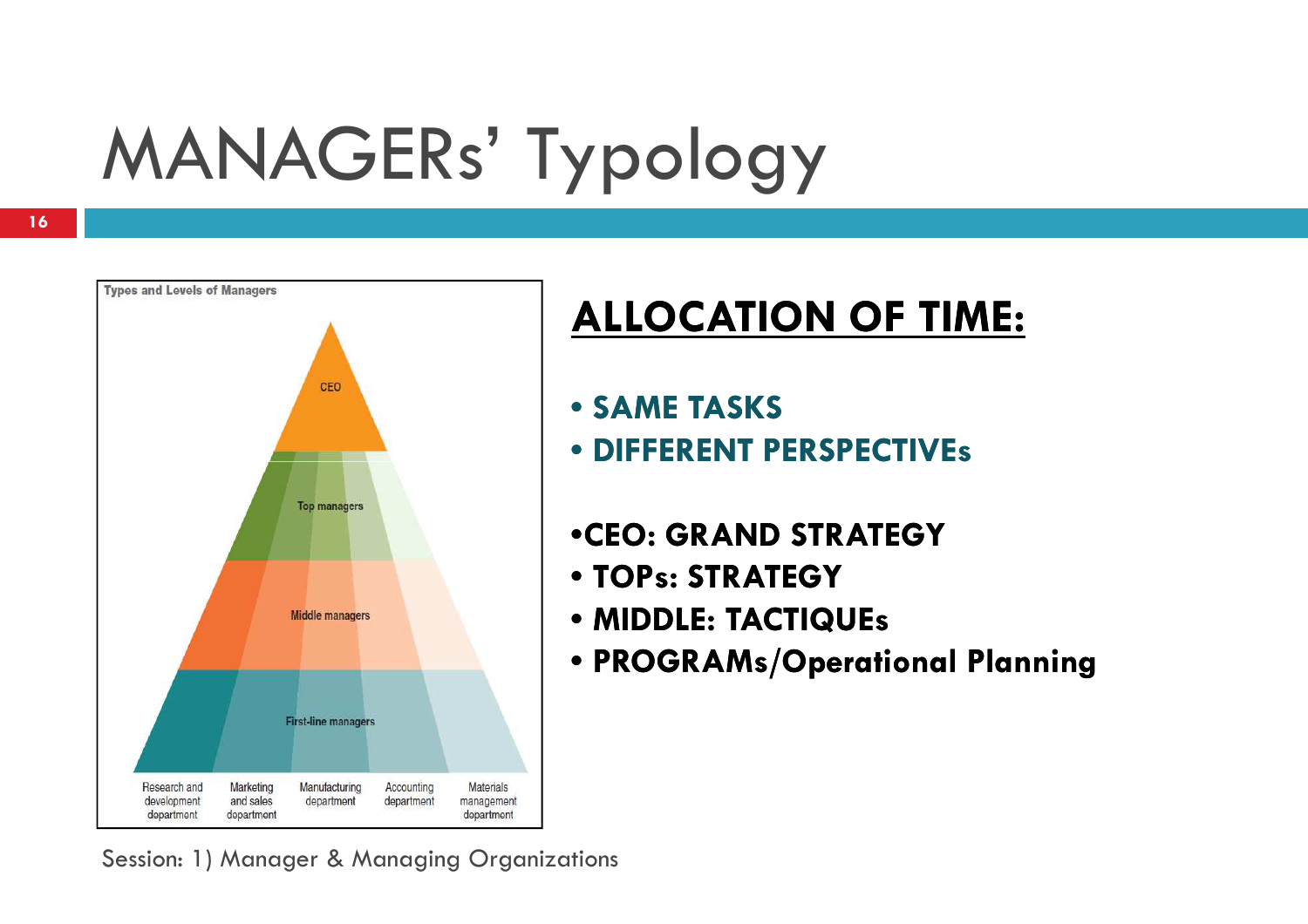## Manager's TIME/TASKs allocation



### **IN SHORT:**

- **1. FEEDBACKs**<br>**2.** REPORTING
- **2. REPORTING**
- **3.CONTROLLING**
- **4. CORRECTING**

**Bottom-Up:LEADING (MANAGING/Supporting)ORGANIZINGPLANNING**

**(**- **CEO: STRATEGIC PLANNING)**

Session: 1) Manager & Managing Organizations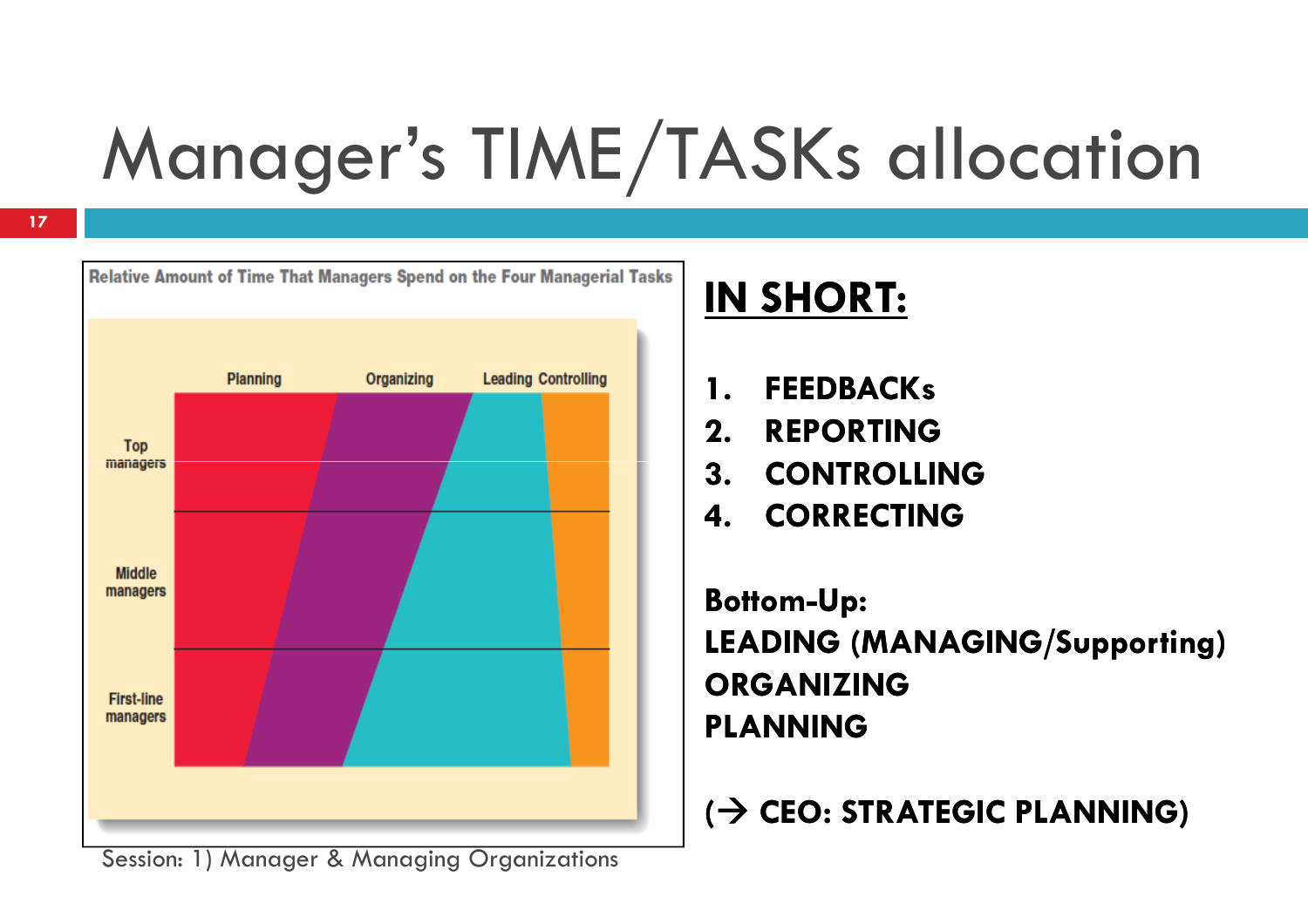## Company's Main Objective



### **VALUE CHAIN MANAGEMENT:**

#### **PORTER's Taxonomy:**

- **1.Cost Supremacy**
- **2. Unique Selling Proposition**
- **3. Niche's FOCUS**
- *4. Monopoly*
- *5. Monopsony*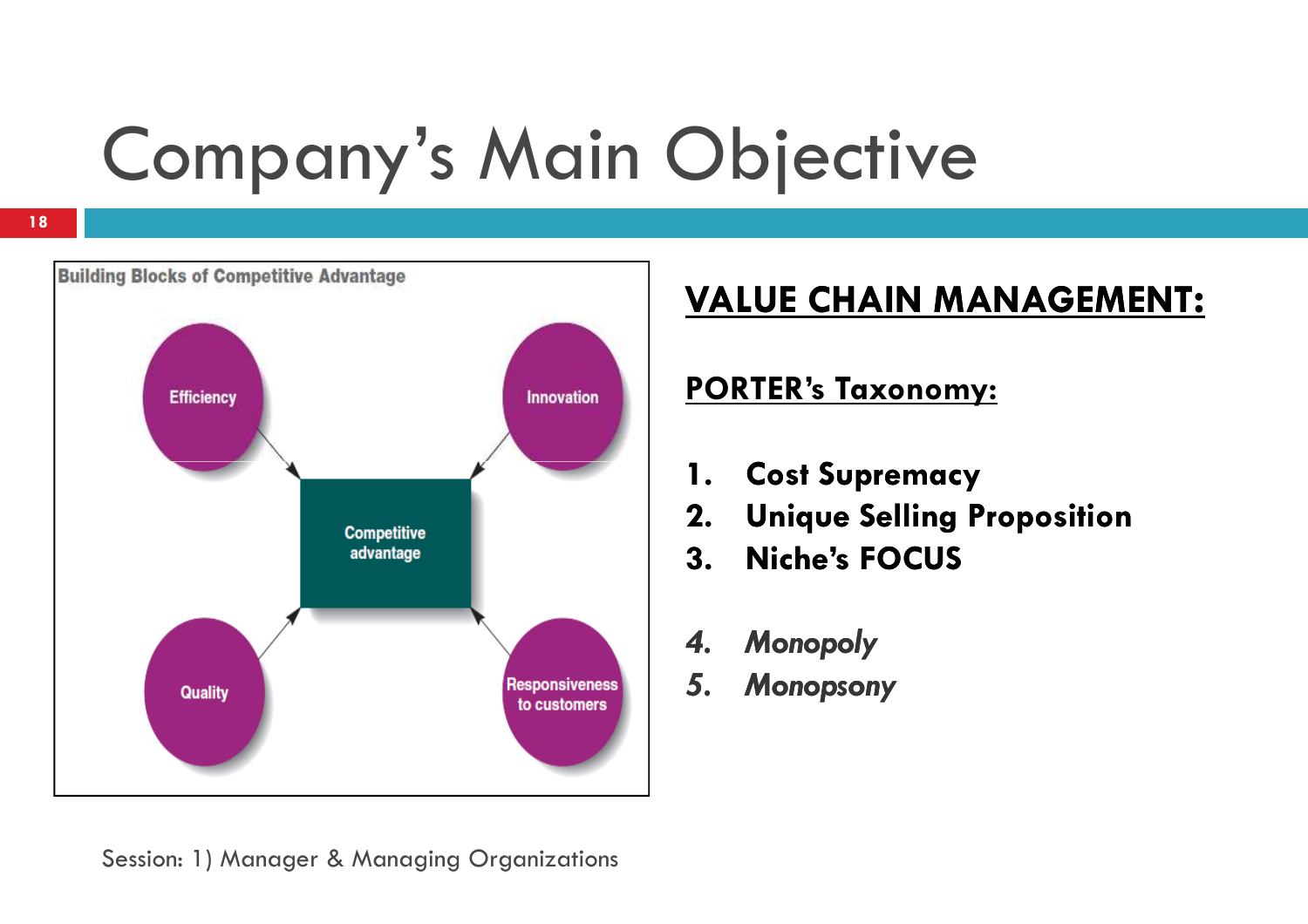## SUMMARY (1/2)

## **Review**

Summary and WHAT IS MANAGEMENT? A manager is a person responsible for supervising the use of an organization's resources to meet its goals. An organization is a collection of people who work together and coordinate their actions to achieve a wide variety of goals. Management is the process of using organizational resources to achieve organizational goals effectively and efficiently through planning, organizing, leading, and controlling. An efficient organization makes the most productive use of its resources. An effective organization pursues appropriate goals and achieves these goals by using its resources to create goods or services that customers want.

> **MANAGERIAL TASKS** The four principal managerial tasks are planning, organizing, leading, and controlling. Managers at all levels of the organization and in all departments perform these tasks. Effective management means managing these activities successfully.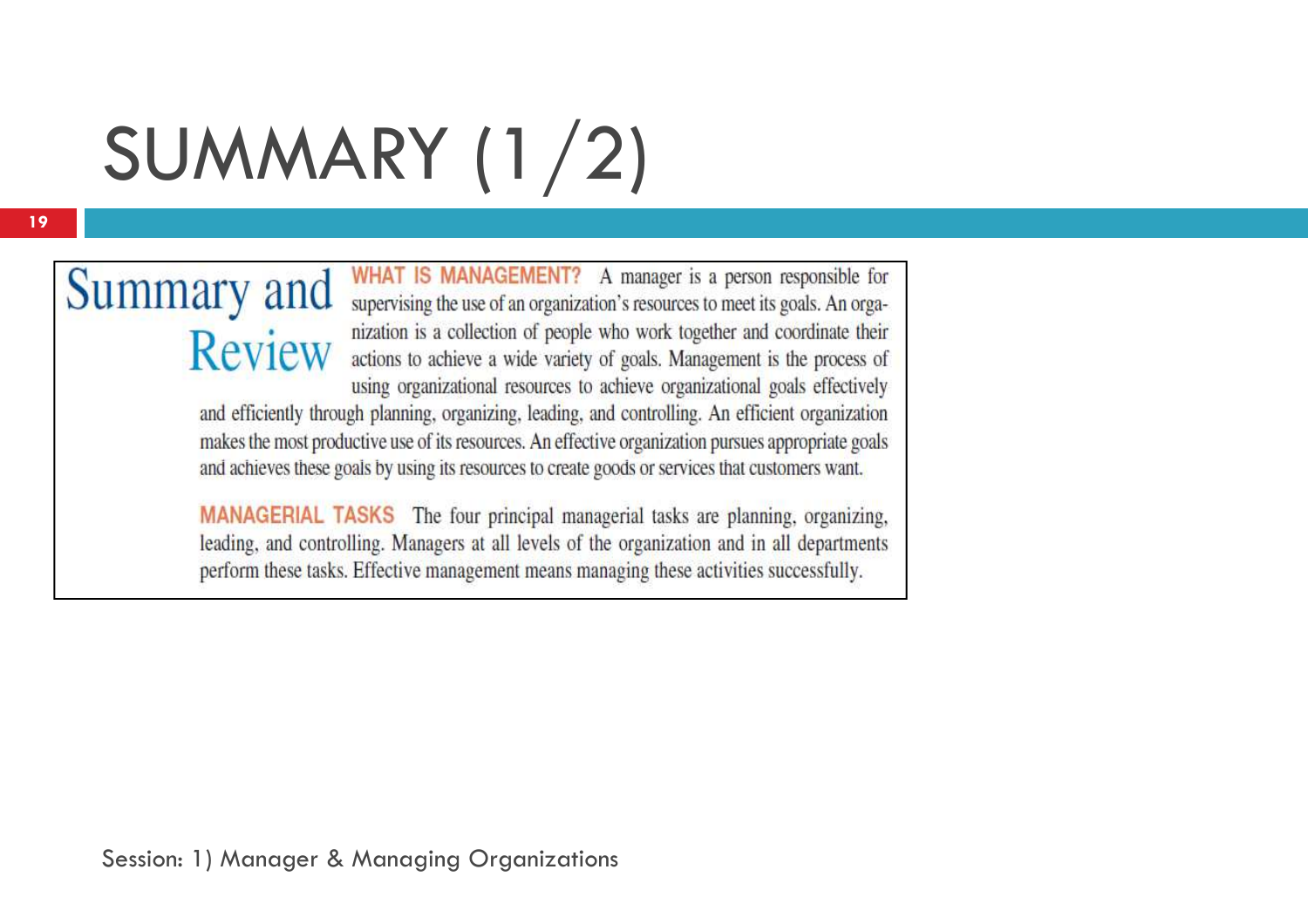## SUMMARY (2/2)

Summary and

LEVELS AND SKILLS OF MANAGERS Organizations typically have three levels of management. First-line managers are responsible for the day-to-day supervision of nonmanagerial employees. Middle managers are responsible for developing and utilizing organizational resources efficiently and effectively. Top managers have cross-departmental responsibility. Three main kinds of managerial skills are conceptual, human, and technical. The need to develop and build technical skills leads organizations to divide managers into departments according to their job-specific responsibilities. Top managers must establish appropriate goals for the entire organization and verify that department managers are using resources to achieve those goals.

RECENT CHANGES IN MANAGEMENT PRACTICES To increase efficiency and effectiveness, many organizations have altered how they operate. Managers have restructured and downsized operations and outsourced activities to reduce costs. Companies are also empowering their workforces and using self-managed teams to increase efficiency and effectiveness. Managers are increasingly using IT to achieve these objectives.

CHALLENGES FOR MANAGEMENT IN A GLOBAL ENVIRONMENT Today's competitive global environment presents many interesting challenges to managers. One of the main challenges is building a competitive advantage by increasing efficiency; quality; speed, flexibility, and innovation; and customer responsiveness. Other challenges include behaving in an ethical and socially responsible way toward people inside and outside the organization, managing a diverse workforce, utilizing new IT, and practicing global crisis management.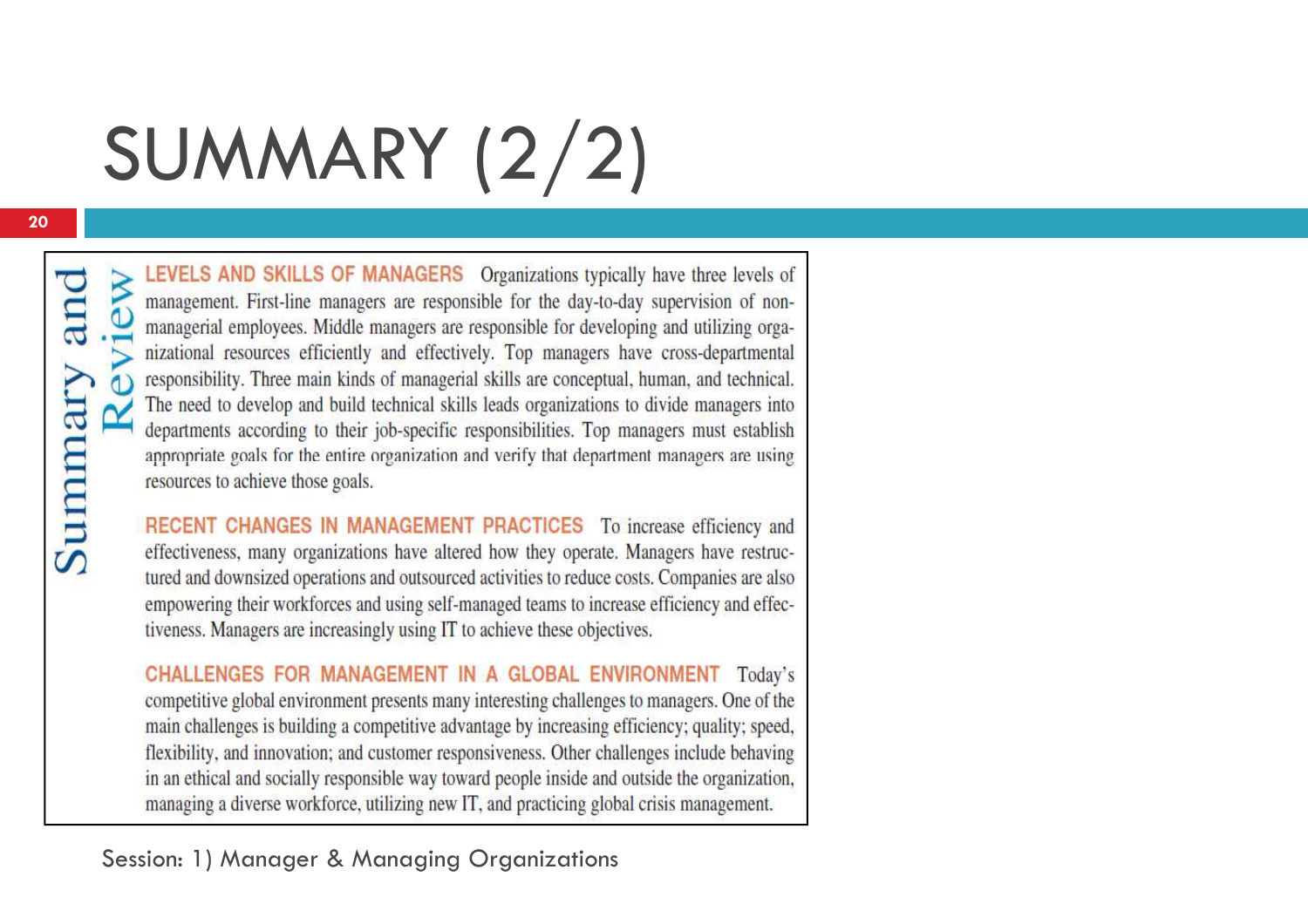### MANAGEMENT BAD-STYLEs



### **Common Saying:**

- **1. Organization's STYLE**
- **2. Management's STILE**
- **3.Company Culture**